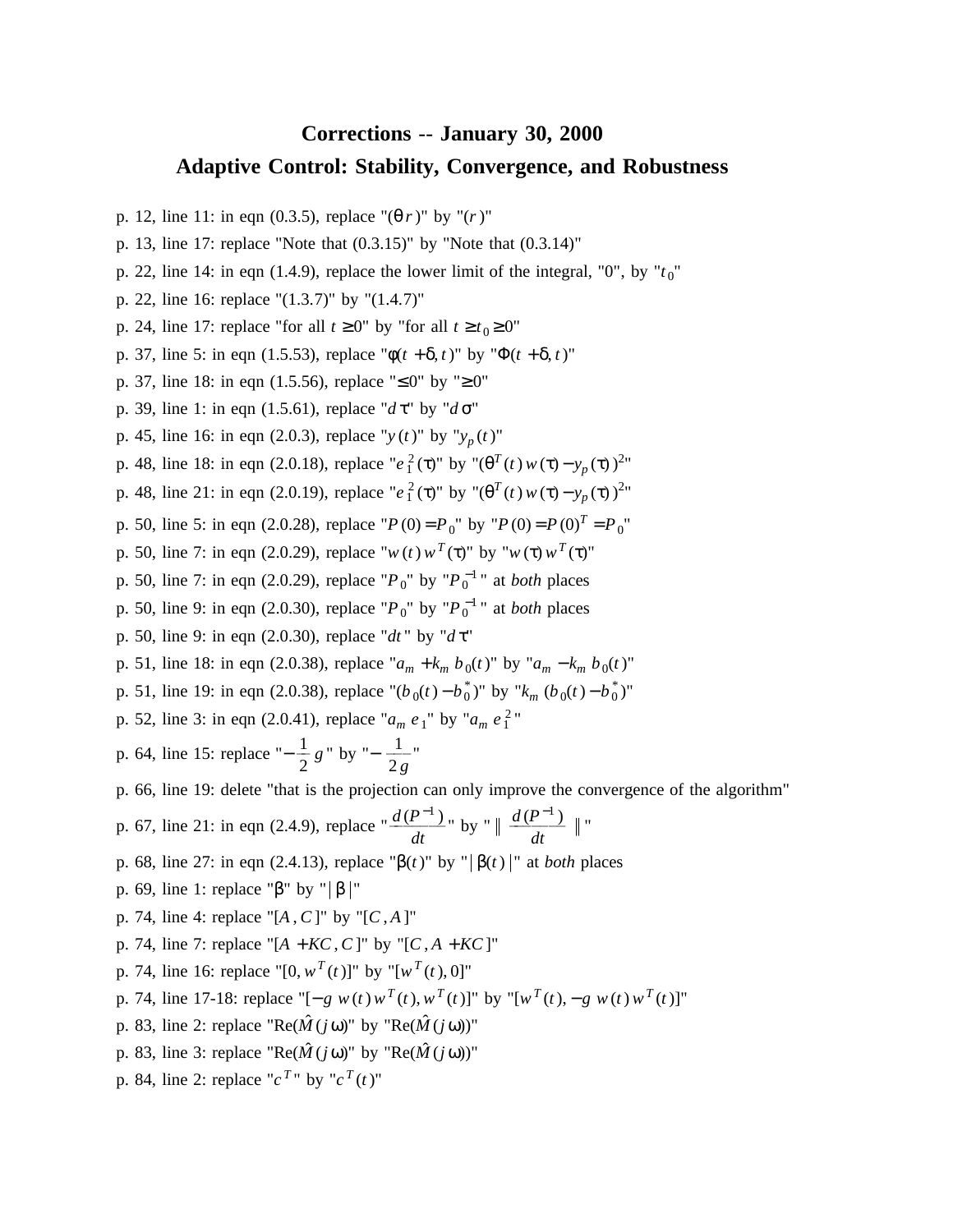p. 88, line 13: replace  $[A, c^T]$  by  $[c^T, A]$ 

p. 88, line 18: replace "Using the triangle inequality" by "Using the fact that  $(a - b)^2 \ge \frac{1}{2} a^2 - b^{2n}$ p . 88, last 3 lines: insert factors of 1/2 as follows

$$
t_{0} + \delta
$$
\n
$$
\int_{t_{0}}^{t_{0} + \delta} e_{1}^{2}(\tau) d\tau \geq \frac{1}{2} \int_{t_{0}}^{t_{0} + m \sigma} x_{1}^{2}(\tau) d\tau - \int_{t_{0}}^{t_{0} + m \sigma} x_{2}^{2}(\tau) d\tau
$$
\n
$$
+ \frac{1}{2} \int_{t_{0} + m \sigma}^{t_{0} + \delta} x_{2}^{2}(\tau) d\tau - \int_{t_{0} + m \sigma}^{t_{0} + \delta} x_{1}^{2}(\tau) d\tau
$$
\n
$$
\geq \frac{1}{2} \gamma_{3}(m \sigma) |e_{m}(t_{0})|^{2} - m \alpha_{2} |\phi(t_{0})|^{2}
$$

<sup>1</sup>" by  $\frac{1}{2}n\alpha_1$ " p. 89, line 1: in eqn (2.6.38), replace " $n \alpha_1$ " by " $\frac{1}{2}$ p. 89, line 3: adjust eqn (2.6.39) to read  $\frac{1}{2}$  γ<sub>3</sub>(*m* σ) − γ<sub>1</sub> *e*<sup>-γ<sub>2</sub>*m* σ</sup> ≥ γ<sub>3</sub>(*m* σ) / 4"

 $_1$ " by " $\frac{1}{2}$  n  $\alpha_1$ " p. 89, line 5: in eqn (2.6.40), replace " $n \alpha_1$ " by " $\frac{1}{2}$ 

p. 89, line 7: in eqn (2.6.41), replace "γ<sub>3</sub> (*m* σ)/2" by "γ<sub>3</sub> (*m* σ)/4"

p. 101, line 4: replace "
$$
\frac{k_p}{s+a_m} \hat{M} (\phi_r r + \phi_y y_p)
$$
" by " $\frac{k_p}{s+a_m} (\phi_r r + \phi_y y_p)$ "

- p. 114, line 10: in eqn (3.3.17), replace "+ε(*t*)" by "−ε(*t*)"
- p. 138, line 5: in eqn (3.5.27), replace " $e_1$ " by " $e_0$ "
- p. 143, line 31: in the equation giving  $|\phi^{T}(t) v(t)|$ , replace " $\beta(t)$ " by " $|\beta(t)|$ " at *both* places
- p. 148, line 9: replace "theorem 2.4.6" by "proposition 2.4.6"
- p. 148, line 14: replace "the same conditions as  $\beta$ " by "the same conditions as  $|\beta(t)|$ "
- p. 155, line 8: replace "lemma 2.6.6" by "lemma 2.6.7"
- p . 155, line 10: replace "lemma 2.6.5" by "lemma 2.6.6"
- p. 161, line 12: in the title, replace "Sale" by "Scale"
- p. 163, line 22: in eqn (4.1.30), replace " $\hat{P}(z)$ " by " $\hat{P}(r)$ "
- p. 247, line 1: in eqn (5.5.49), replace "−ε *r*(*t*)" by "−*g r*(*t*)"
- p. 247, line 13: in the caption for Fig. 5.15, replace " $r_1(t)$ " by " $r_1(t) = \sin(5t)$ "
- p. 271, line 21: replace " $\phi(t) \rightarrow 0$  as  $t \rightarrow 0$ " by " $\phi(t) \rightarrow 0$  as  $t \rightarrow \infty$ "
- p. 282, line 5: in proposition 6.3.1, delete "Let  $\hat{D}_R$  be column reduced and  $\hat{D}_L$  be row reduced"
- p. 282, line 16: in the proof of proposition 6.3.1, delete "and  $\hat{D}_R$  column reduced"
- p. 283, line 11: replace " $\xi \in R^{p \times p}$  (*s*)" by " $\xi \in R^{p \times p}$  [*s*]"
- p. 284, line 10: replace "Morse [1979]" by "Morse [1976]"

p. 288, line 27: replace " $\hat{D}_L$  row reduced" by " $\hat{D}_L$  column reduced (such a matrix fraction description a lways exists (*cf.* Beghelli S. & R. Guidorzi, ''A New Input-Output Canonical Form for Multivariable Systems,'' *IEEE Trans. on Autom. Control,* vol. 21, pp. 692-696, 1976)"